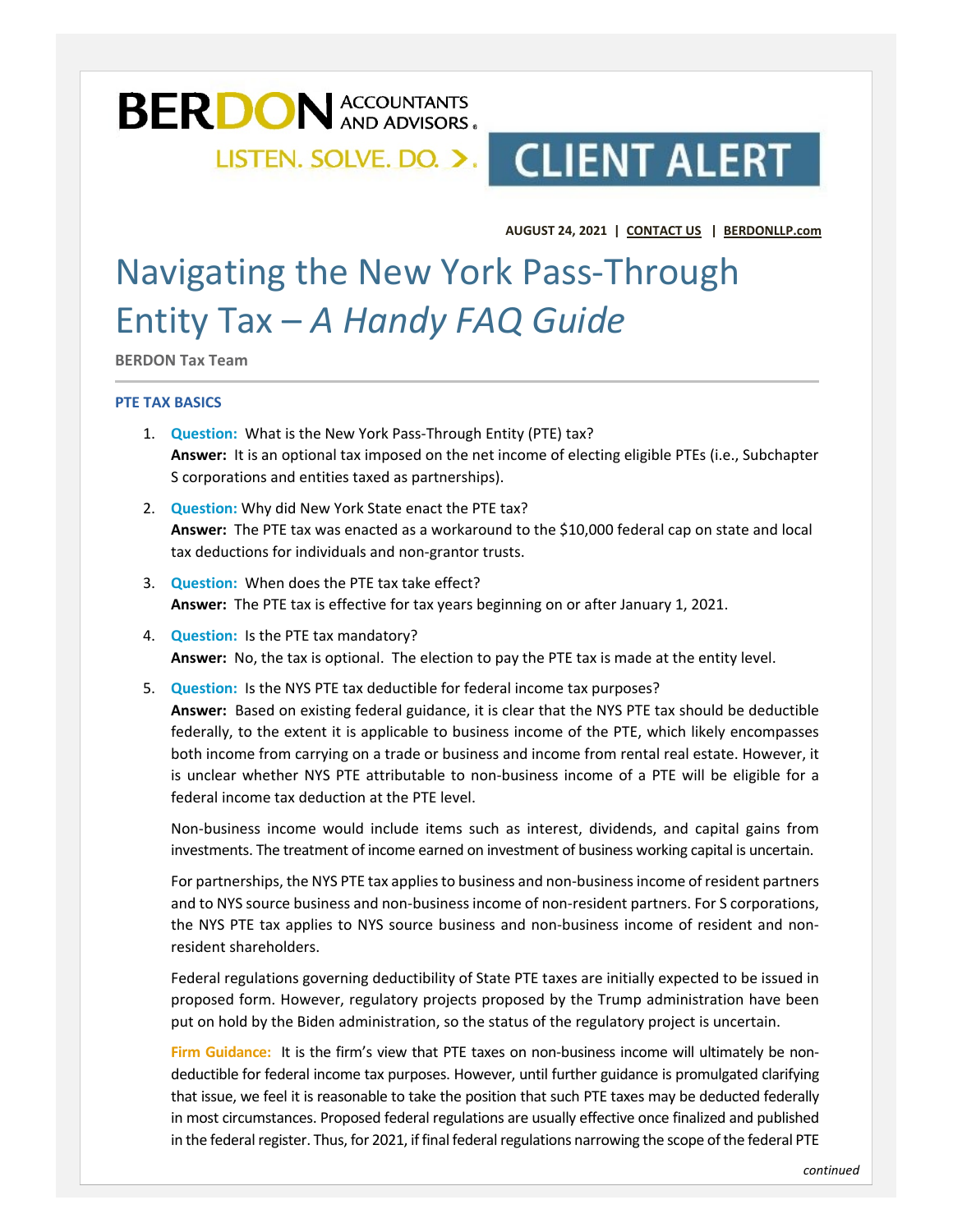deduction to PTE taxes on business income are not finalized by the end of the year, the position may remain available for PTE taxes paid on non-business income in 2021.

#### **ELECTION**

- 1. **Question:** When is the due date for the PTE tax election? **Answer:** For 2021, the election is due by October 15th. For subsequent tax years, the election must be made annually by March 15th.
- 2. **Question:** Can the election be revoked once made? **Answer:** No, it is an annual irrevocable election.
- 3. **Question:** Can a single-member LLC (SMLLC) disregarded for federal income tax purposes and sole proprietors elect into the PTE tax? **Answer:** No, SMLLCs that are disregarded entities and sole proprietorships are not eligible.
- 4. **Question:** Can a federal S corporation that is taxed as a C corporation for New York income tax purposes elect to pay the PTE tax? **Answer:** No.
- 5. **Question:** Can some partners, shareholders or members of the PTE (the "PTE Owner") elect to be included in the PTE tax? **Answer:** No. All PTE Owners are required to be included once the PTE is elected.

#### **COMPUTATION OF TAX**

- 1. **Question:** How does an entity that is taxed as a partnership compute PTE taxable income? **Answer:** An electing partnership's taxable income includes only the New York source income of a nonresident partners plus all of the income of a resident partners. Note, the distributive shares of income attributable to partners who are not individuals or trusts (e.g., corporations, upper-tier partnerships) are not included in the PTE tax base.
- 2. **Question:** How does an S corporation compute its PTE taxable income? **Answer:** An electing S corporation's taxable income only includes income derived from or connected with New York sources.
- 3. **Question:** What is the applicable tax rate? **Answer:** The tax is imposed at the following tax rates:

| Pass-through entity taxable income         | Rate                                                    |
|--------------------------------------------|---------------------------------------------------------|
| Not over \$2 million                       | 6.85%                                                   |
| Over \$2 million but not over \$5 million  | \$137,000 plus 9.65% of the excess over \$2 million     |
| Over \$5 million but not over \$25 million | \$426,500 plus 10.30% of the excess over \$5 million    |
| Over \$25 million                          | \$2,486,500 plus 10.90% of the excess over \$25 million |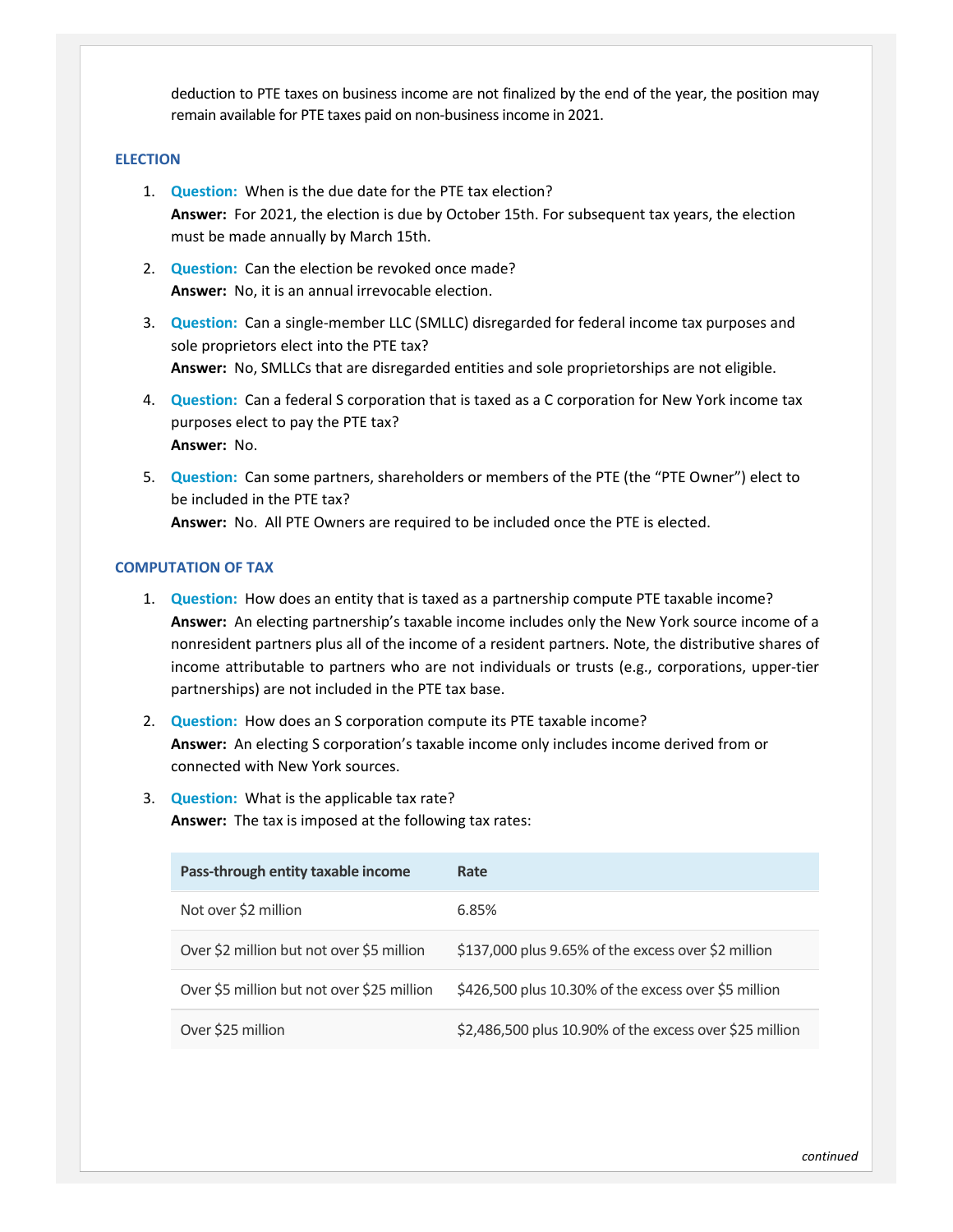4. **Question**: How does a multi-tiered partnership structure affect the calculation of PTE taxable income?

**Answer:** The PTE tax base only includes the share of items includable in the taxable income of partners subject to New York personal income tax. Therefore, the items of income attributable to upper-tier partnerships are excluded from a lower-tier partnership's PTE tax base.

5. **Question:** If a PTE owner is a disregarded entity (e.g., a grantor trust or a single member LLC), how does the disregarded entity's share of income from the PTE affect the calculation of PTE taxable income? **Answer:** If the owner of the disregarded entity is an individual or trust, the share of income attributable to the disregarded entity is included in PTE taxable income, subject to the rules outlined in Answer #1 above. Note, the PTE tax return must disclose the identity of the owners of the disregarded entities.

### **PTE TAX CREDIT**

- 1. **Question:** Will a New York nonresident PTE Owner receive a credit on their New York nonresident tax return for the PTE tax paid? **Answer:** Yes, the nonresident PTE Owner will receive a dollar-for-dollar refundable personal income credit for their direct share of PTE tax paid.
- 2. **Question:** How is the New York PTE tax credit calculated for an owner of multiple PTEs that pay the PTE tax?

**Answer:** The credits are calculated separately for each entity

- 3. **Question:** Is the PTE Owner permitted to use the PTE tax credit to offset income tax related to non-PTE income? **Answer:** Yes.
- 4. **Question:** Must the PTE Owner add back the amount of the PTE tax credit to New York taxable income reported on their New York income tax return? **Answer:** Yes.
- 5. **Question:** Is there a New York resident income tax credit for PTE taxes paid to other states? **Answer:** Yes. There is a New York resident tax credit for PTE taxes paid to other states if the other state's PTE tax is "substantially similar" to New York's PTE tax.
- 6. **Question:** Does New York tax law provide a resident income tax credit to the PTE Owner for their direct share of the New Jersey business alternative income tax (BAIT) paid by the PTE? **Answer:** Probably yes. We think that the New Jersey BAIT is substantially similar to the New York PTE tax.
- 7. **Question:** Can a New York resident PTE Owner claim a resident tax credit on their New York resident income tax return for New Jersey BAIT paid by a PTE that does not pay New York PTE tax? **Answer:** Probably yes.
- 8. **Question:** If a PTE's taxable income bracket is higher than the PTE Owner's New York taxable income bracket, will the PTE Owner pay a higher effective rate of tax than they would if the PTE did not elect to pay the PTE tax?

**Answer:** No. If the PTE Owner pays tax at a lower marginal rate than the PTE, the unused PTE credits are treated as an overpayment and may be refunded or carried forward.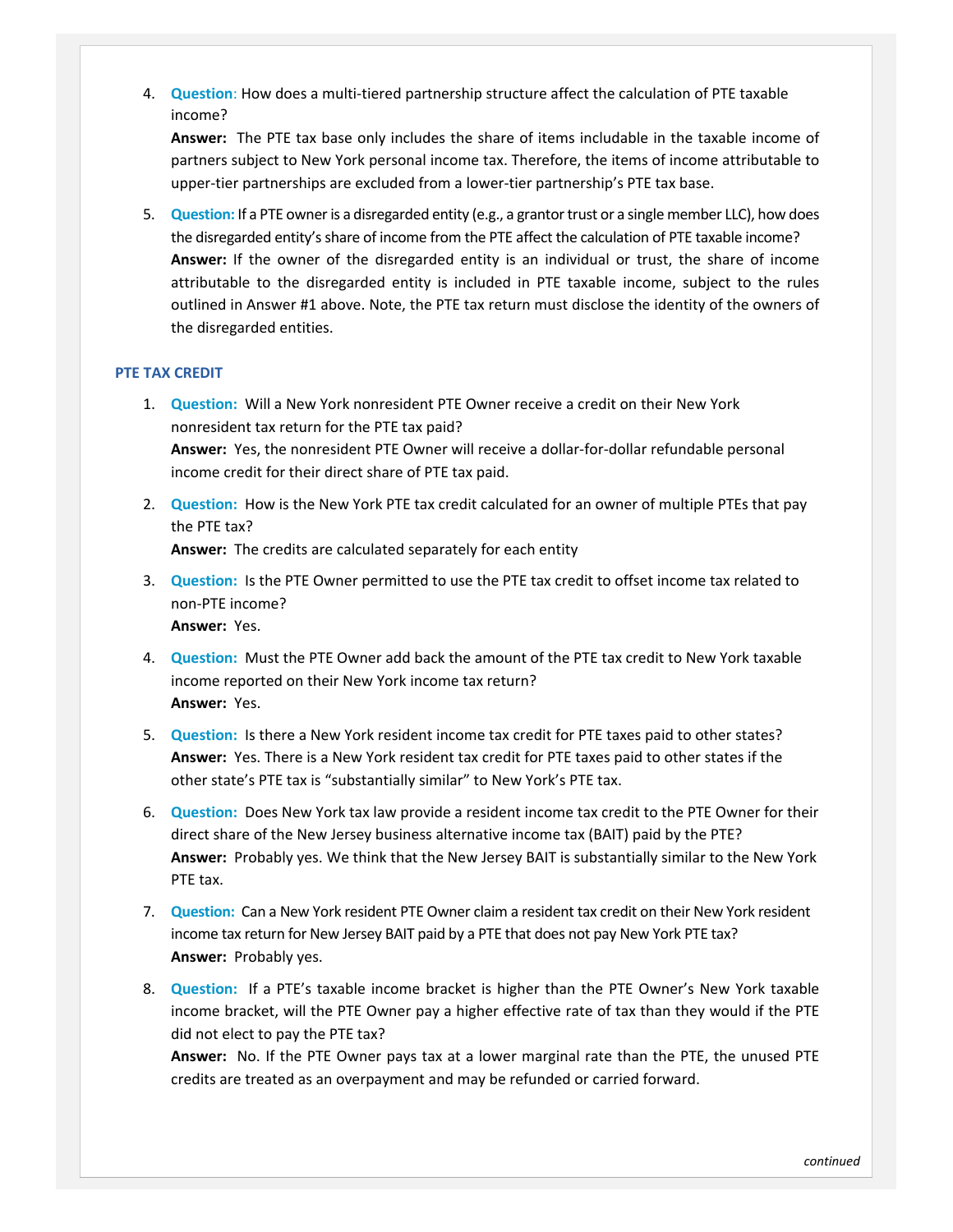#### **PAYMENT OF PTE TAX**

- 1. **Question:** When are PTE estimated tax payments due? **Answer:** Estimated taxes are due in four equal installments on March 15th, June 15th, September 15th, and December 15th in the calendar year prior to the year in which the due date of the return falls. Fiscal-year filers have the same estimated tax payments due dates as the calendar-year filers.
- 2. **Question:** Does the PTE make estimated tax payments for the 2021 tax year? **Answer:** No, however, see the answer to Question 4 below.
- 3. **Question:** Should the PTE Owner adjust their New York estimated tax payments for 2021 in anticipation of the PTE electing to pay the PTE tax in 2021? **Answer:** No, the PTE Owner must continue to make estimated income tax payments as if the PTE election will not be made.
- 4. **Question:** How will an electing PTE pay the tax in 2021?

**Answer:** Although there is no guidance at this time, one possibility is that a portion of the PTE owner's estimated payments will be transferred to cover payment of 2021 PTE tax. Additionally, it has come to our attention that the New York State Department of Taxation & Finance might provide a voluntary online PTE tax payment mechanism before the end of 2021. It is possible that this voluntary payment mechanism may be the sole method for facilitating payment of the PTE tax during the 2021 tax year (i.e., crediting a portion of the PTE owners' 2021 estimated income tax payments to the PTE to cover payment of the 2021 PTE tax may not be an option). Voluntary PTE payments that are made in 2021 will satisfy the requirement of federal Notice 2020-75 that the PTE tax payment should be made by the PTE in the year for which the PTE takes the related deduction (see question 6 below).

- 5. **Question:** For tax years beginning on or after January 1, 2022, what is the required annual estimated tax payment? **Answer:** It is the lesser of (i) 90% of the tax for the taxable year, or (ii) 100% of the tax of the preceding tax year.
- 6. **Question:** Does the PTE tax need to be paid during the taxable year for the federal deduction to be allowed?

**Answer:** IRS Notice 2020-75 provides that payment is required "during a taxable year" for the federal deduction. For taxpayers on the cash method of accounting, amounts representing allowable deductions should be paid within the taxable year. For taxpayers on the accrual method of accounting, however, the application of the payment rule is not as clear. To ensure a tax deduction, the conservative approach would be to pay the PTE during the taxable year, but there may be a position for accrual method taxpayers to claim the federal deduction if the PTE is paid under the "recurring item exception" as explained further below.

Since the IRS Notice 2020-75 is not law making and is interpreting existing rules, it is the firm's view for accrual method taxpayers that the normal all events and the economic performance rules should apply. Specifically, for accrual method taxpayers, a deduction is allowed in the year in which all the events have occurred that establish the fact of the liability, the amount of the liability can be determined with reasonable accuracy, and economic performance has occurred with respect to the liability. If all the events have occurred to fix the liability and economic performance has occurred in a taxable year, the fact that the exact amount of the liability is not known generally does not prevent a taxpayer from taking the deduction in that year as long as the amount can be determined with reasonable accuracy.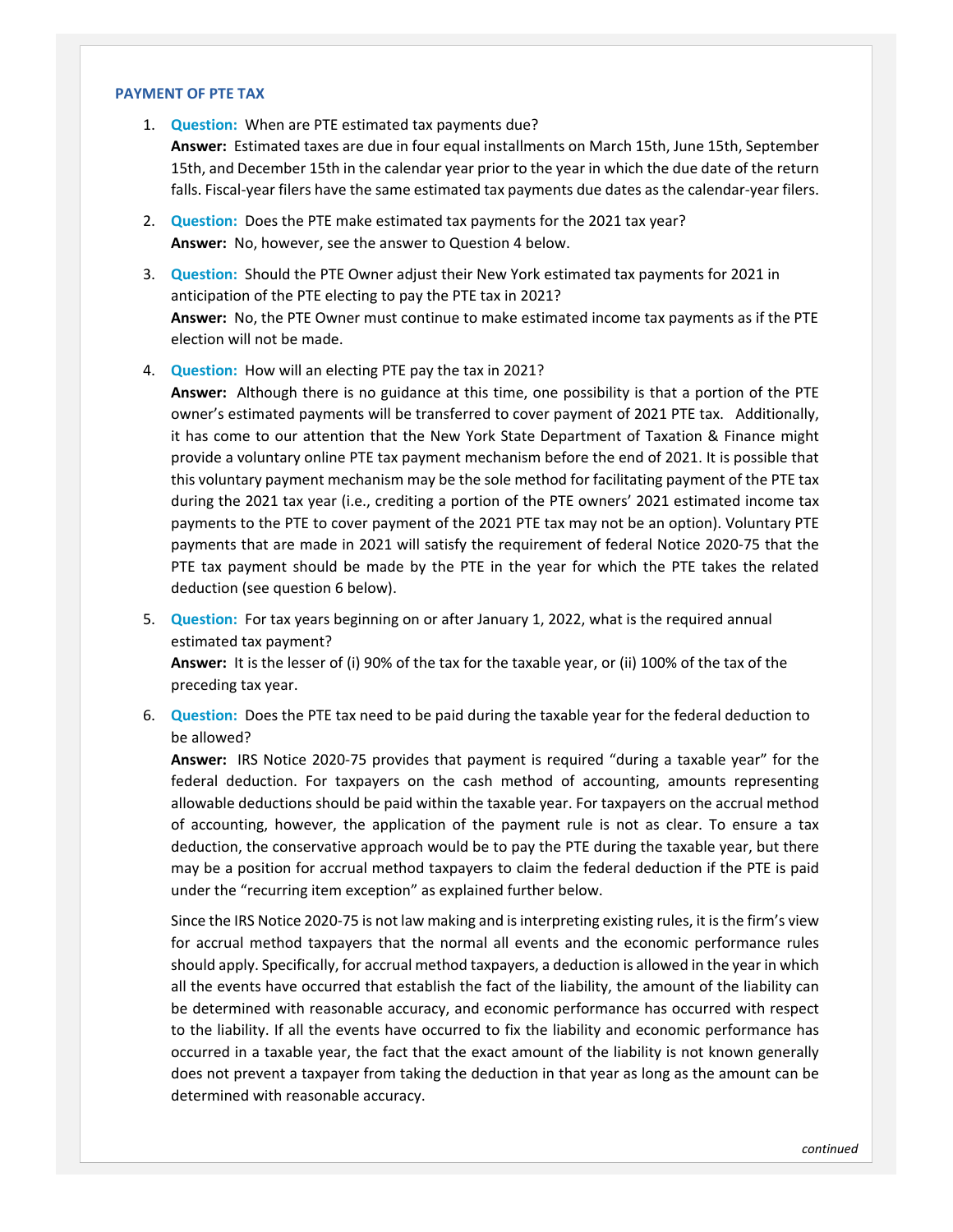Under the economic performance rules, when the liability is for state income taxes, economic performance occurs when the tax is paid to the governmental authority that imposed the tax. In general, estimated tax payments are included as payments for this purpose. If taxes are not paid during the taxable year, the recurring item exception can allow a deduction for state income if paid within 8 ½ months after the end of the taxable year to which they relate, if the liabilities are generally recurring in nature and the taxpayer can reasonably expect that the liability will be incurred on a recurring basis in the future.

**Firm Guidance:** It is clear that Notice 2020-75 is interpretive only, and cites federal statutes, Congressional material, and IRS precedent for its authority. Notwithstanding that, it seems to be the IRS position that it will require payment within the tax year for PTE tax deductions. Thus, in the absence of further guidance, we feel it is prudent to make payment to secure the deduction. However, with a full understanding of the risk, it is reasonable to take the position that such PTE taxes may be deducted federally for accrual method taxpayers under the recurring item exception. Note that for tax year 2021, securing a federal deduction may require payment of the PTE tax before the end of the year or relying on the attribution of partner estimated payments to the entity.

#### **FILING THE PTE TAX RETURN**

1. **Question:** When is the PTE tax return due?

**Answer:** On or before March 15th following the close of the PTE's taxable year. For 2021, the return is due by March 15, 2022. For fiscal-year filers, the return is due on or before March 15th following the close of the calendar year that contains the final day of the entity's taxable year.

- 2. **Question:** Can the deadline be extended? **Answer:** Yes, the Commissioner may grant an extension of up to 6 months (note, at this time, it appears that the extension is discretionary and, not as of right. We believe it is likely that the tax commissioner will clarify the nature of the extension through informal guidance, instructions and or regulations.
- 3. **Question:** Can the return be amended once filed? **Answer:** Only with the consent of or otherwise as authorized by the tax commissioner.

#### **PLANNING CONSIDERATIONS**

1. **Question:** Should taxpayers be forming partnerships and contributing their investments now to make their prospective investment income eligible for the NYS PTE deduction? **Answer:** Anti-abuse regulations (Treas. Reg. §1.701-2) empower the IRS to disregard a partnership if it is formed with the primary purpose of reducing the partners' aggregate federal tax liability. Moreover, there is a substantial body of case law that provides guidance for determining whether a partnership was formed and/or operated for bona fide purpose and should be respected for tax purposes. Formation of an investment partnership for the primary purpose of qualifying for a PTE tax deduction likely fails this standard.

**Firm Guidance:** The firm does not support formation of an investment partnership for the primary purpose of qualifying for the NYS PTE tax deduction on investment income. If, however, the primary purpose is for investment planning, management, or for other legal reasons as a business purpose, the arrangement may be respected, but taxpayers should be aware that this broad interpretation of the scope of the federal deduction may be circumscribed by future guidance. In general, whether a partnership was formed with a principal purpose to reduce the partners' aggregate federal tax liability in a manner that is inconsistent with the intent of the Internal Revenue Code is determined based on all the facts and circumstances, including consideration of